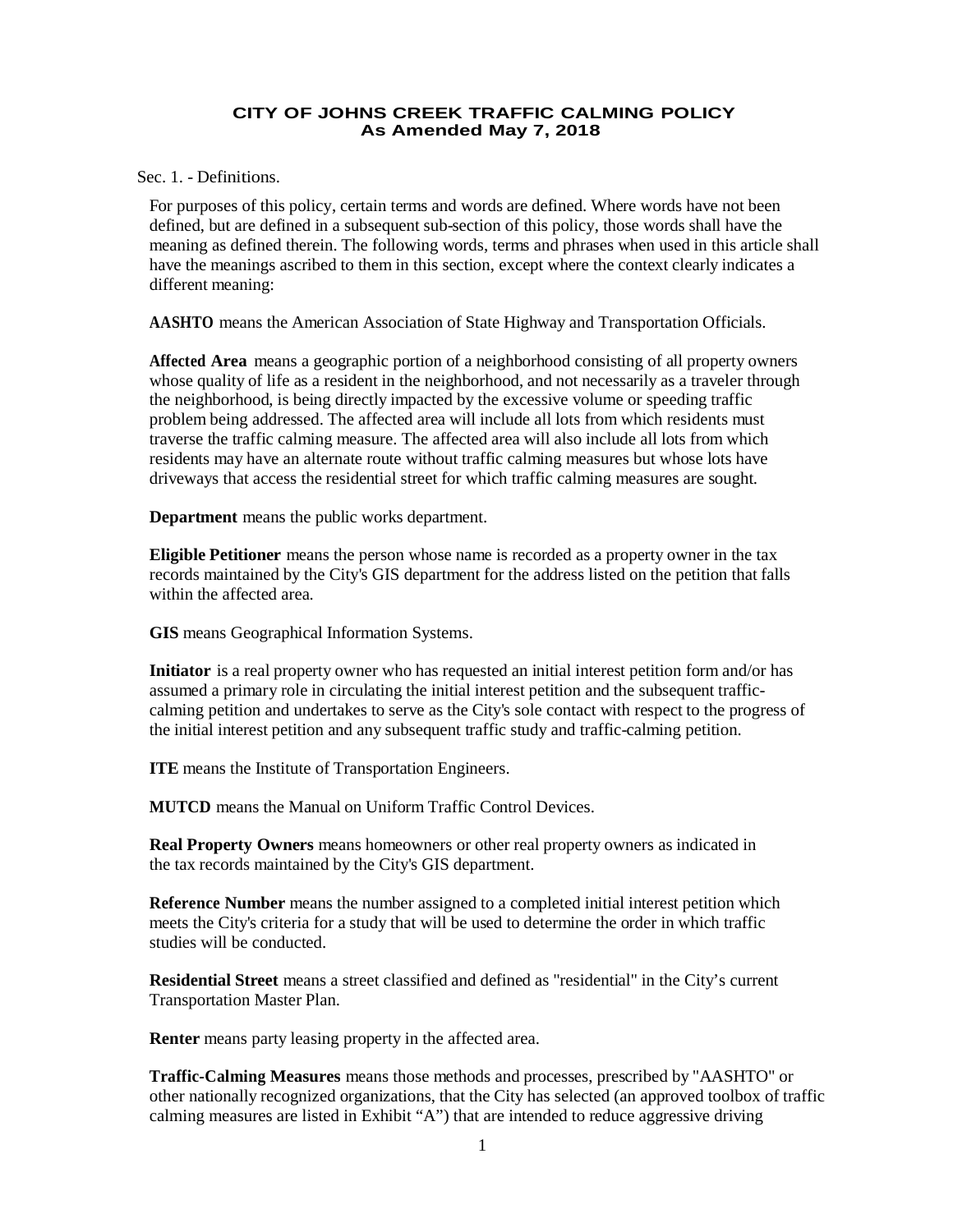behavior that impairs the quality of life of its citizens in any neighborhood in which the posted speed limit is no greater than thirty (30) miles per hour.

**Traffic Study** means the process by which data pertinent to the flow, rate of speed and density of traffic, collected over a defined period of time, is measured and analyzed to determine its impact on the safety of citizens within a neighborhood or affected area.

Sec. 2. - Procedure for requesting a traffic study.

a) The City shall require the filing of the initial interest petition on a form promulgated by the department director or designee.

b) Any person(s) interested in pursuing the installation of traffic-calming measures on a residential street, upon request to the department, will begin the initial interest petition process for the department to perform a traffic study. The initial interest petition shall be completed no later than forty- five (45) days after the date the department issues the initial interest petition. The initial interest petition will allow for persons (Real Property Owners or Renters) to sign in favor of requesting a traffic study or to register their opposition to the conduct of a traffic study.

c) All persons signing an initial interest petition to request that the department carry out a traffic study shall hereinafter be referred to as applicants. All persons opposed shall hereinafter be referred to as opponents.

d) All applicants and opponents must be either real property owners or rental occupants.

Sec. 3. - Initial interest petition.

a) The department will not consider an initial interest petition unless at least fifteen (15) percent of the real property owners or rental occupants on the residential street are in favor of the traffic study.

b) The initial interest petition shall include all of the following:

1) The full name, signature, home address, and daytime telephone number of each person that signed the initial interest petition.

2) The date upon which each person signed the initial interest petition.

3) A description of the precise area for which the traffic study is requested by reference to the name of the subdivision or popular name of the neighborhood, or the bridges, streets, roads and where appropriate with house numbers that identify the area where a perceived speeding or excessive volume problem exists.

4) The name, address and telephone number of an initiator.

c) Only (1) real property owner or renter for each street address may sign the initial interest petition.

Sec. 4. - Evaluating the initial interest petition and informing the initiator.

a) Upon completion of the initial interest petition, the department will make a determination as to whether at least fifteen (15) percent of the real property owners or rental occupants on the residential street are in favor of the traffic study.

b) After the department has received the complete initial interest petition, no signature will be withdrawn from an initial interest petition unless the department is notified in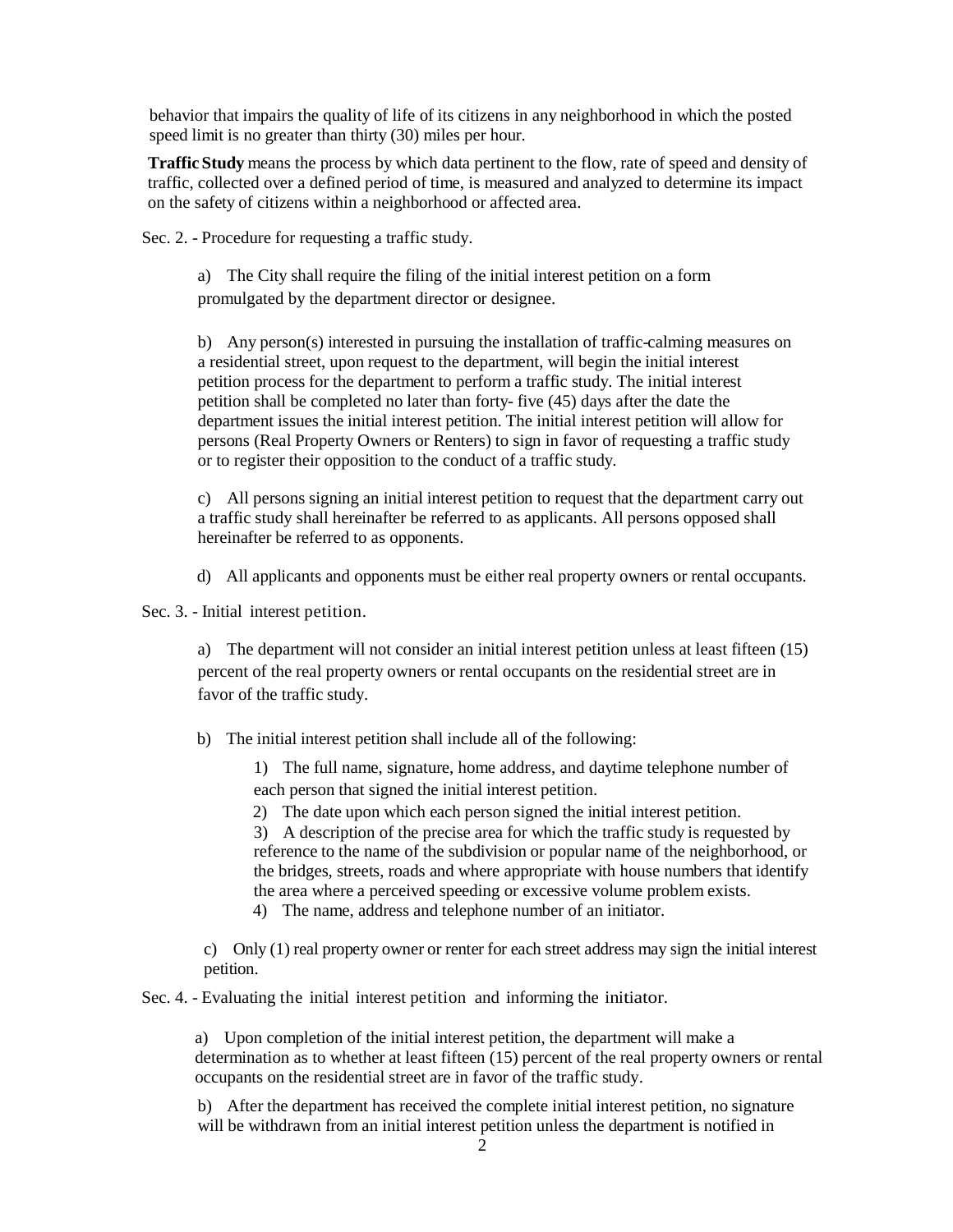writing within fifteen (15) days, that there is reasonable proof that fraud or other impropriety occurred regarding the obtaining of the petitioner's signature.

c) Within thirty (30) days, the initiator of the initial interest petition will be notified in writing by the department as to whether the initial interest petition meets the criteria for a traffic study. In the event that the department decides to conduct a traffic study, the written notification to the initiator will include a reference number assigned to the initial interest petition for the conduct of the study.

d) In the event that the initiator moves away or is otherwise no longer a point of contact for the department and a new initiator's name or address has not been provided to the department, the department shall consider the initial interest petition abandoned and shall cease all work on processing of the initial interest petition and any subsequent traffic study.

Sec. 5. - Traffic study to comply with national standards.

a) National standards promulgated by AASHTO, ITE, and other national standards shall govern the execution of traffic studies and the design and installation of traffic-calming measures.

Sec. 6. - Priority for the conduct of traffic studies.

a) The department will conduct traffic studies based on the reference number assigned to the completed initial interest petition.

b) The department reserves the right to change the order in which a traffic study is conducted where the department determines that there is an initial interest petition further down the waiting list for an area that may relate to, or be affected by, another traffic study to be conducted on a neighboring street or in a neighboring area.

Sec. 7. - The affected area and the traffic-calming plan.

a) Where a traffic study is warranted it will be conducted at a time to be determined by, and within the sole discretion of, the department.

b) Upon completion of a traffic study, the department shall make a determination as to whether the results clearly demonstrate that the installation of traffic-calming measures are warranted based upon at least one of the following criteria:

1) Speed standard: 85th percentile speed is 11 miles per hour or greater than the posted speed limit; or

2) Through Volume Standard: The total number of daily trips generated by the affected area exceeds by 25% or more what would be expected based on the applicable trip generation rate(s) published in the current edition of the Trip Generation Report-An ITE Informational Report.

Sec. 8. - Notification that traffic-calming measures are not warranted.

Following the completion of the study, if the department director or designee determines that no traffic- calming measures are warranted, then the department director or designee shall notify the initiator of that conclusion in writing.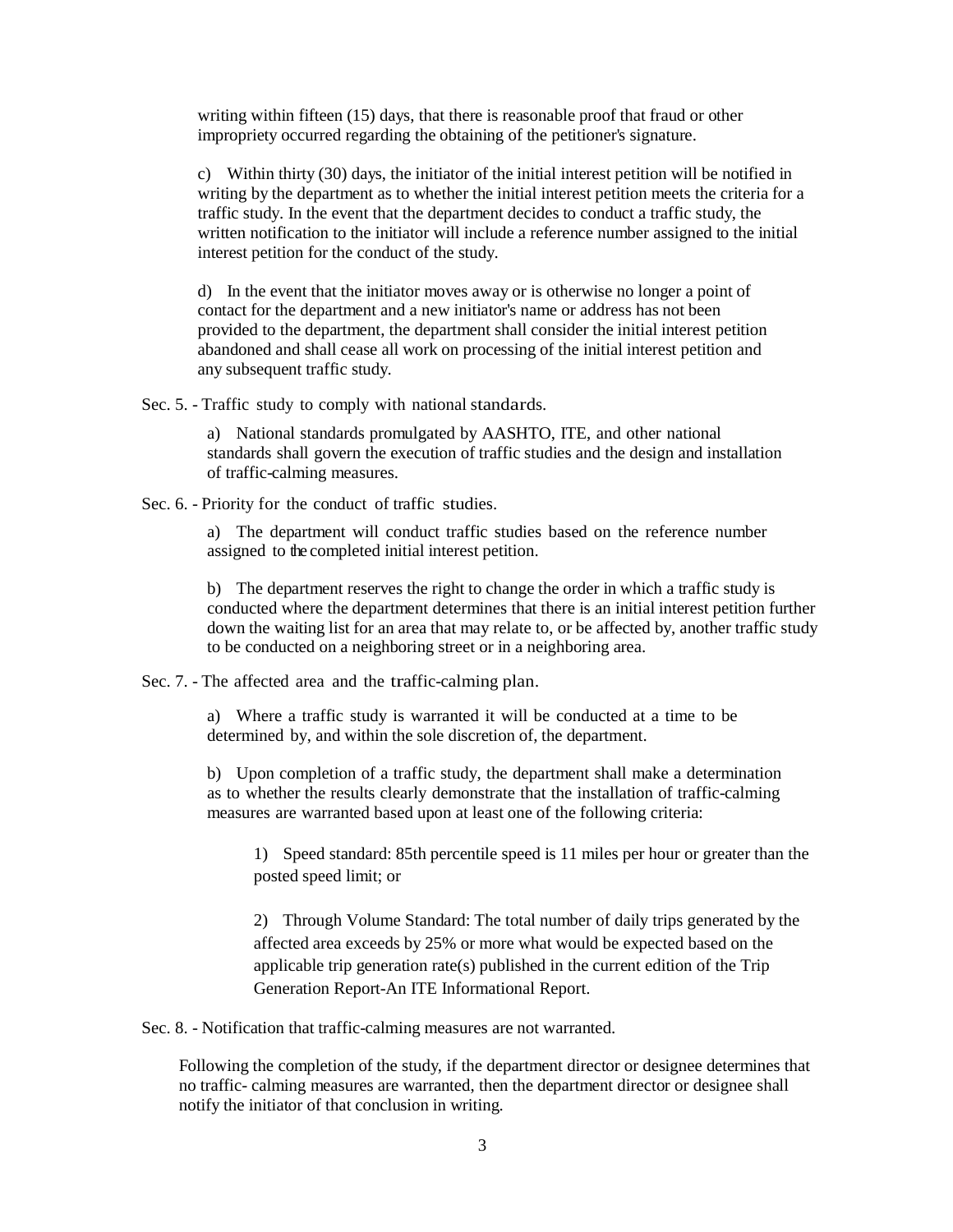Sec. 9. - Notification to initiator for commencement of traffic-calming conceptual design

a) Where traffic-calming measures are warranted the department shall, within a reasonable time following the completion of the traffic study, not to exceed three (3) months, prepare a traffic- calming conceptual plan and notify the initiator in writing about the traffic-calming conceptual plan.

b) The traffic-calming conceptual plan must identify the affected area and include a recommendation for a specific traffic-calming measure or a combination of such measures included in Exhibit "A" that the department has determined to provide the most effective solution to the speeding and/or excessive volume problems identified in the traffic study for installation in the affected area. The department will consider which measures to use by considering the pavement width, grades, the physical features of the proposed location for the installation measures and any structures that facilitate drainage. The plan may also include alternative measures included in Exhibit "A" that could be installed to provide some relief to the speeding and/or excessive volume problems identified in the traffic study for installation in the affected area. The department will consider which measures to use by considering the pavement width, grades, and the physical features of the proposed location for the installation measures and any structures that facilitate drainage.

c) A public comment period, not to exceed six (6) months, shall commence on the date that the letter of notification is sent to the initiator pursuant to subsection (a). During that public comment period, department staff assigned to work on the traffic-calming conceptual plan shall meet with the initiator(s) and other interested persons for neighborhood input and public comment on the traffic- calming conceptual plan.

Sec. 10. - Traffic-calming petition; choice of measures.

a) Following the public comment period, the department director or designee shall provide the initiator with a traffic-calming petition form to be used for recording all of the signatures. The petition must set forth the traffic-calming measures that shall be the subject of the vote and the eligible petitioners will thereby have the opportunity to vote in favor or in opposition to the approved measures. No other measure may be included on the petition.

b) The City will circulate the traffic-calming petition to all eligible petitioners in the affected area.

c) A traffic-calming petition must be completed within ninety (90) days from the date the traffic- calming petition form was initiated.

d) The traffic-calming petition shall indicate the full name, signature, home address date, and daytime telephone number for each person signing the selection petition.

e) The tax records maintained by the City's GIS department shall control in determining whether a signatory to the petition is a real property owner and thus an eligible petitioner.

f) In order to be eligible for the installation of traffic calming measure the initiator must secure signatures in favor of the installation of traffic-calming measures from eligible petitioners representing Fifty (50) percent +1 of properties in the affected area.